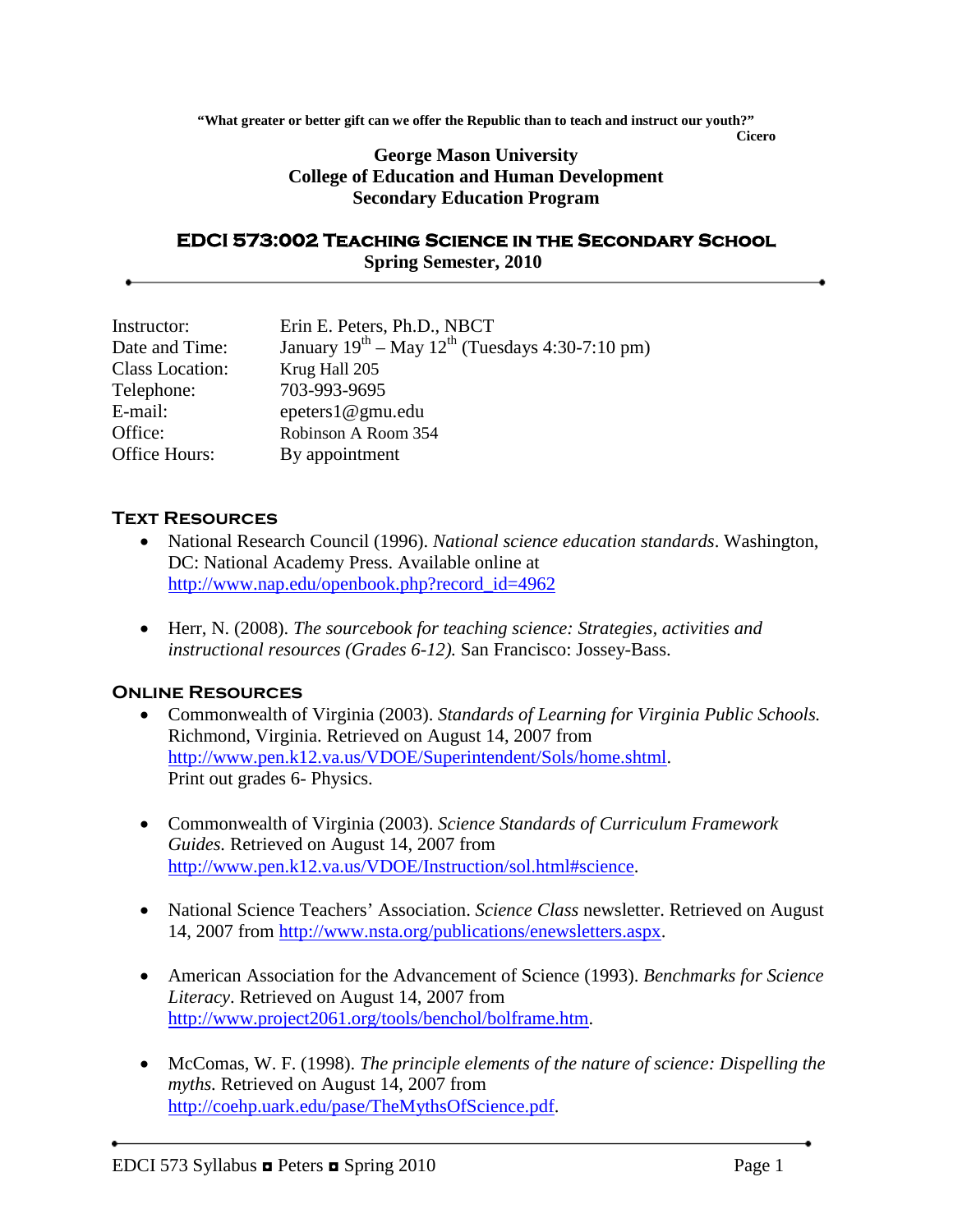- Peters, E. E. (2006). *Why is teaching the nature of science so important?* Retrieved on August 14, 2007 from [http://www.vast.org/content/File/v1n1/linkedwhole.pdf.](http://www.vast.org/content/File/v1n1/linkedwhole.pdf)
- American Chemical Society (2007). *Educators & Students page.* Retrieved on August 14, 2007 from [http://www.chemistry.org/portal/a/c/s/1/educatorsandstudents.html.](http://www.chemistry.org/portal/a/c/s/1/educatorsandstudents.html)
- American Chemical Society (2003). *Safety in Academic Chemistry Laboratories Accident Prevention for Faculty and Administrators*. (800 227-5558) Free single copies or online: [http://membership.acs.org/c/ccs/pubs/sacl\\_faculty.pdf](http://membership.acs.org/c/ccs/pubs/sacl_faculty.pdf)
- U.S. Government Printing Office (2007). *Code of Federal Regulations.* Retrieved on August 14, 2007 from [http://www.gpoaccess.gov/cfr/index.html.](http://www.gpoaccess.gov/cfr/index.html)
- U.S. Department of Labor (2007). *Occupational Health and Safety Administration.*  Retrieved on August 14, 2007 from [http://www.osha.gov/.](http://www.osha.gov/)
- American National Standards Institute (2007). *American National Standards Institute Homepage.* Retrieved on August 14, 2007 from [http://www.ansi.org/.](http://www.ansi.org/)
- Maryland Public Schools (2007). *Legal Aspects of Laboratory Safety.* Retrieved on August 14, 2007 from [http://mdk12.org/instruction/curriculum/science/safety/legal.html.](http://mdk12.org/instruction/curriculum/science/safety/legal.html)

Other articles/handouts will be distributed in class or posted on-line at the course website. (Your GMU email address is required for communication with the course instructor and for using Blackboard!)

## **Course Materials Online**

The Blackboard site can be found at [http://courses.gmu.edu.](http://courses.gmu.edu/) Use the same login as your GMU email.

# **Course Description**

EDCI 573 is the first course in a two-part sequence of science methods courses for pre-service and provisionally licensed science teachers. The course is designed to build fundamental knowledge of science teaching and learning including standards-based curriculum design and research-based teaching strategies. The course focuses on developing inquiry-based lessons for students to investigate science and assessing student understanding of science and the nature of science. The teachers will plan lessons for students to learn science, implement lessons in a high school classroom, observe students learning, and evaluate their teaching and student outcomes. Field experience is a required part of this course.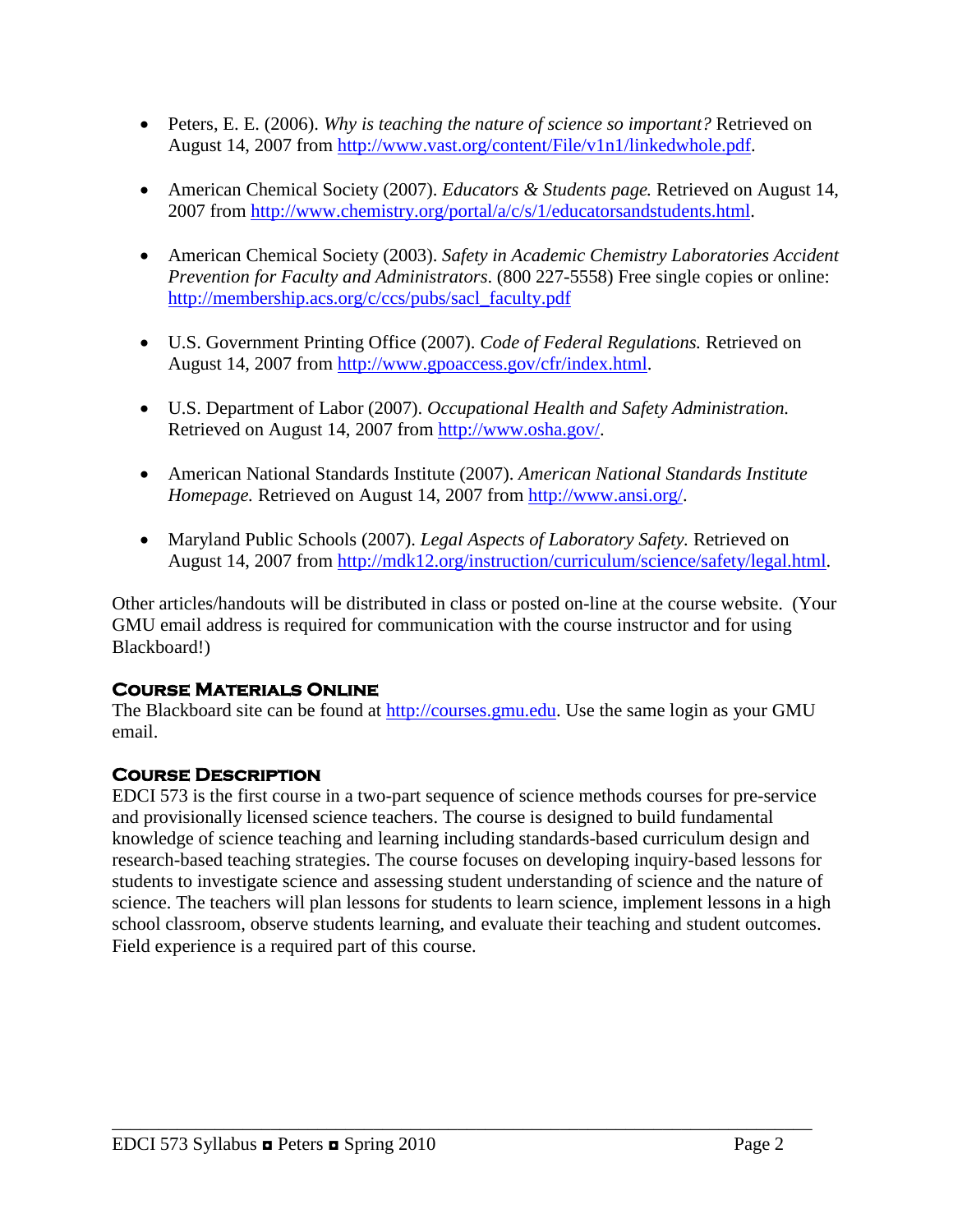# **Goals**

The pre-service and provisionally licensed teacher will:

- Build a repertoire of science teaching and assessment strategies by reading, writing, observing, participating in, and reflecting on the teaching and learning of science;
- Develop strategies to help students become scientifically literate, think critically and creatively, understand the nature of science, and see the importance of science as a way of knowing;
- Plan standards-based (local, state, and national) units of science study including daily lesson plans for students that reflect research in effective science teaching and learning;
- Construct cohesive science units that include science lessons and hands-on experiences that address the needs of a variety of student populations including English language learner, special needs students, and gifted and talented students;
- Learn about science laboratory safety and plan teaching activities that highlight safety;
- Work collaboratively with peers to teach and discuss science and science teaching.
- Incorporate environmental sustainability into teaching paradigms and into daily life.

## **Relationship to Program Goals and Professional Organizations**

EDCI 573 is the first course in a two-course sequence of science methods courses for students seeking a secondary school teaching license in earth science, biology, chemistry, or physics. The course builds on students' knowledge of their subject matter. The course focuses on the teaching of science as called for by the state and national science standards and as outlined by the National Council for Accreditation of Teacher Education (NCATE), the National Science Teachers Association (NSTA), and the Interstate New Teacher Assessment and Support Consortium (INTASC). EDCI 573 builds a repertoire of science teaching and assessment strategies to facilitate student learning.

#### **Nature of Course Delivery**

A variety of teaching strategies will be used to explore the themes of the day. All students will continuously analyze and evaluate teaching strategies, as well as science content, processes, and ways of knowing in science.

#### **Sustainability at GMU**

George Mason University is focusing on making our community "greener" and reducing the impact on the environment. This course will contribute to this effort in the following ways. I hope that you will create other ways to contribute to contribute to this effort.

- Handouts will be available electronically through the Blackboard platform
- You should consider reducing waste in your teaching practice (ex: unnecessary paper) and in developing your unit plan
- Incorporate teaching sustainability in the content of your lesson plans (for example, human's role in reducing their impact on the environment.) Think about what the next generation needs to know about "greening".
- Bring your own plate and reusable cup for snacks during break.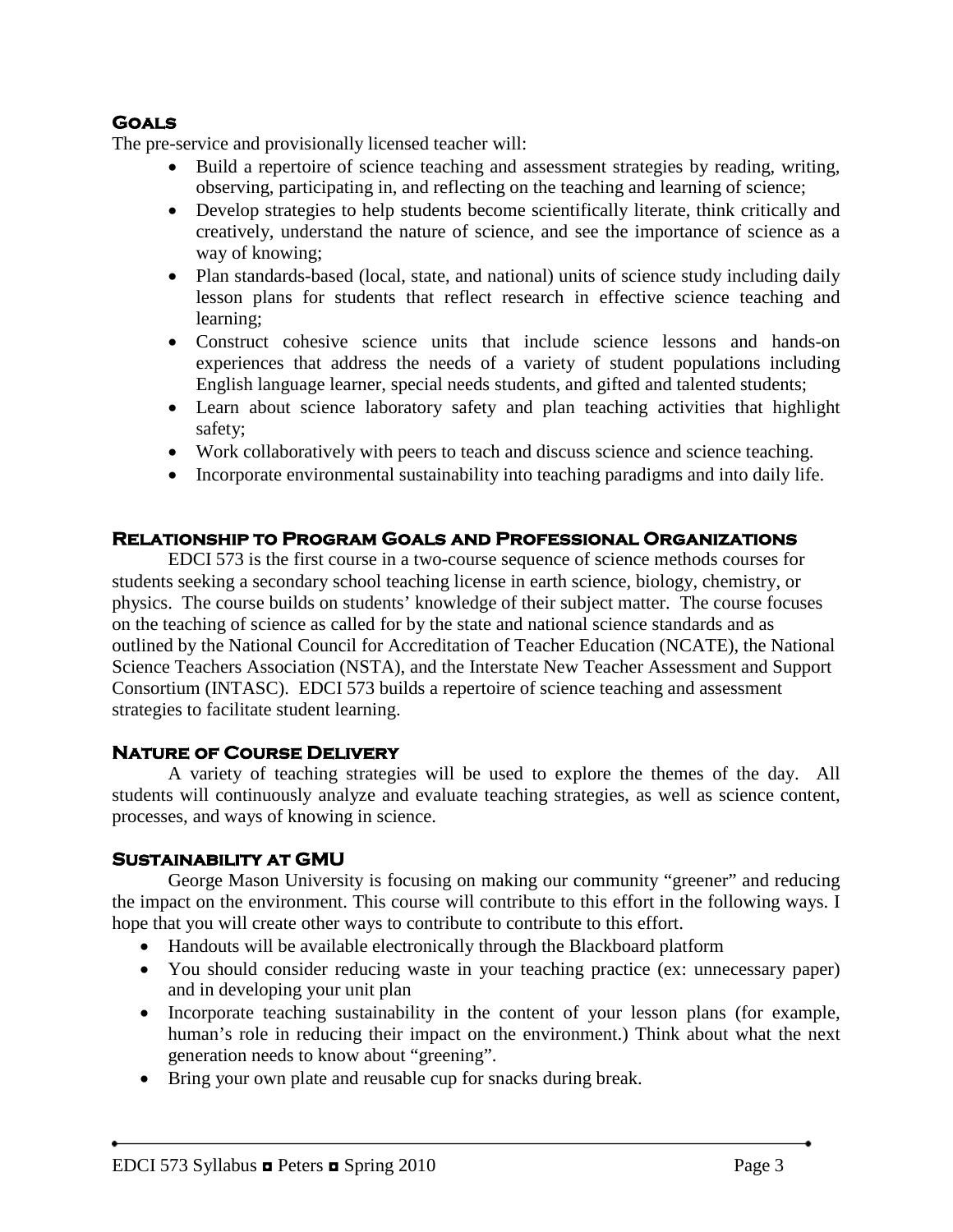### **College Expectations and University honor Code**

The Graduate School of Education (GSE) expects that all students abide by the following: Students are expected to exhibit professional behavior and dispositions. See gse.gmu.edu for a listing of these dispositions.

 Students must follow the guidelines of the University Honor Code. See [http://www.gmu.edu/catalog/apolicies/#TOC\\_H12](http://www.gmu.edu/catalog/apolicies/#TOC_H12) for the full honor code. Students must agree to abide by the university policy for Responsible Use of Computing. See [http://mail.gmu.edu](http://mail.gmu.edu/) and click on Responsible Use of Computing at the bottom of the screen.

Students with disabilities who seek accommodations in a course must be registered with the GMU Disability Resource Center (DRC) and inform the instructor, in writing, at the beginning of the semester. See [www.gmu.edu/student/drc](http://www.gmu.edu/student/drc) or call 703-993-2474 to access the DRC.

#### **Field Experience Signup**

The State of Virginia requires a number of hours of field work before you can do your internship. You will acquire 15 of those hours during this class. The university will place you in the field if you are not already teaching. EVERYONE needs to register on the website even if you are teaching, so that GMU has a record of where/when everyone did this 15 hours of field work.

The website to sign up is **[http://cehd.gmu.edu/endorse/ferf.](http://cehd.gmu.edu/endorse/ferf)**

#### **Grading**

Since this is a graduate level course, high quality work is expected on all assignments and in class. **Attendance at all classes for the entire class is a course expectation.** All assignments are graded. Each graded assignment will be assessed using a scoring rubric which will be handed out before the assignment is due. Approximately half the rubrics will be based on fulfilling the specified criteria for the project and half the rubric will be based on the quality of work. The rubrics are available on the Blackboard website at the beginning of the semester. All assignments are due at the beginning of class on the day they are due. Graded assignments that are late will automatically receive a ten percent grade reduction (one full letter grade lower).

| <b>Assignments</b>                       | <b>Points</b> |
|------------------------------------------|---------------|
| Unit Plan                                | 250           |
| Microteaching                            | 150           |
| <b>Planning Project</b>                  | 100           |
| <b>Safety Assignment</b>                 | 50            |
| <b>Underrepresented Scientist Report</b> | 50            |
| <b>Clinical Interview</b>                | 150           |
| <b>Field Experience</b>                  | 200           |
| <b>Class Participation</b>               | 50            |
|                                          | 1000          |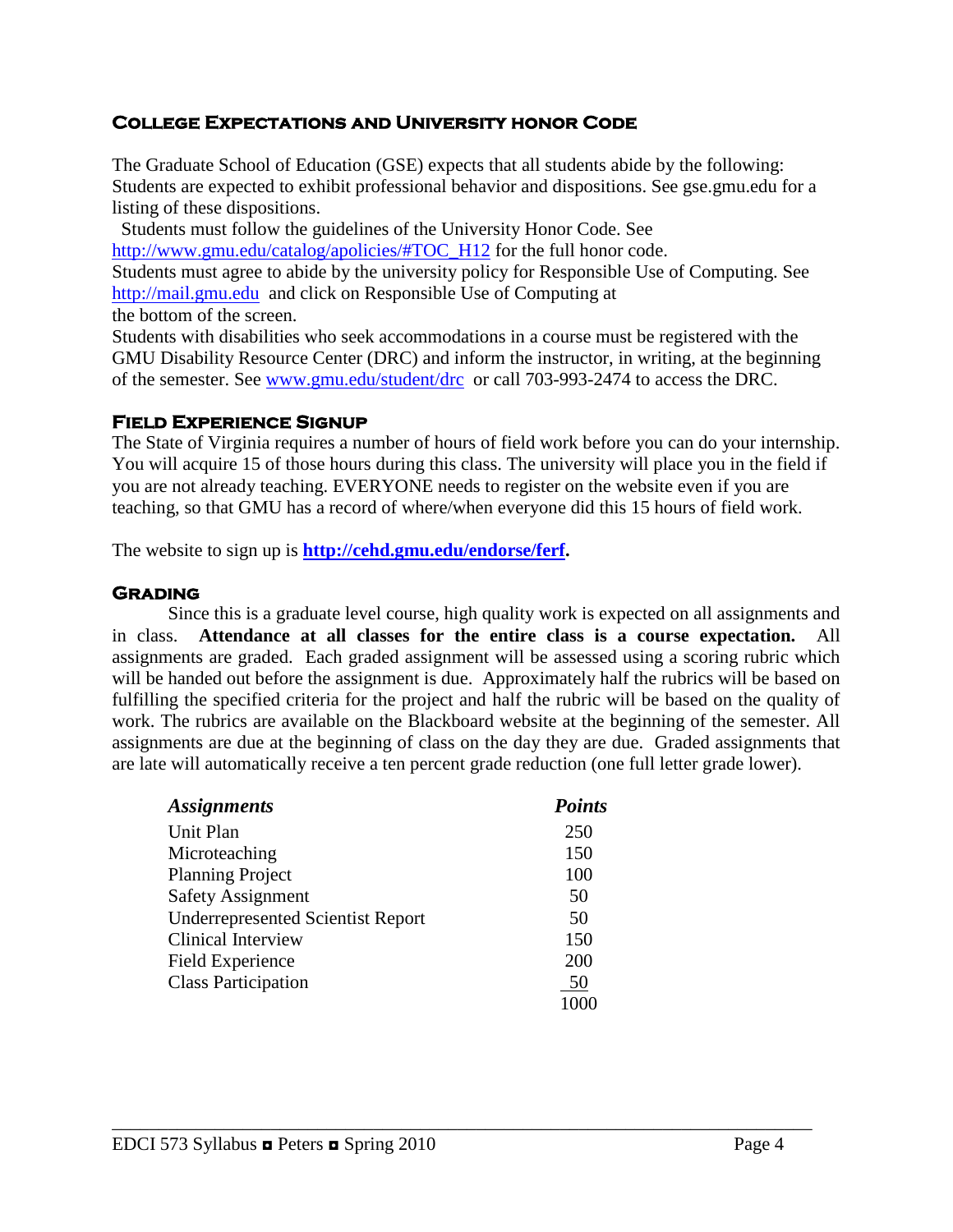#### **Policy on Incompletes**

If circumstances warrant, a written request for an incomplete must be provided to the instructor for approval prior to the course final examination date. Requests are accepted at the instructor's discretion, provided your reasons are justified and that a *major* percentage of your work has already been completed. Your written request should be regarded as a contract between you and the instructor and must specify the date for completion of work. This date must be at least two weeks prior to the university deadline for changing incompletes to letter grades.

### **Grading Scale**

 $A = 93-100\%$  $A = 90-92%$  $B+ = 88-89%$  $B = 80-87\%$  $C = 70-79%$  $F =$ Below 70%

## **Assignments**

Science education research shows that frequent assessment of small amounts of material is most effective for learning science. Therefore, in this class formal and informal assessment will be continuously provided on assignments and class activities. Assessment is used as a tool for information that informs both learning and teaching, so this two-way communication loop is necessary for optimal learning.

Feel free to submit assignments either electronically or as a hard copy. Considering the length of the Unit Plan it may be a good idea to submit it on disk, as two copies are required.

Some assignments ask for two copies to be submitted. One copy will be placed in the class collection for use by future students. If you choose, you may delete or otherwise conceal your name on the second copy of submitted assignments.

All written assignments are to be word-processed. Please use standard 12 point font (don't use "Chiller" or other poster font) and make your margins 1" on each side. All assignments should be double spaced and in APA format (check apa.org for more details). Make each project something that you will actually use in teaching.

#### 1. The Unit Plan

The unit plan is one of the gateways for the Secondary Education Program. **You will need to successfully complete this project in order to continue in the GMU degree program.** Your curriculum unit plan will reflect your ability to incorporate practical and theoretical aspects of teaching ranging from pedagogical methods to technology, inquiry, safety, the nature of science, and assessment. The assignment will also assist you in considering the various logistical and management problems that must be overcome in order for the greatest amount of learning to take place in finite amounts of time. This should be a product that you will teach someday!

These learning events/lessons must be connected and integrated, connecting each lesson to the next at the grade level of your choice. **The unit plan is at least 4 weeks (20 hours, ~10**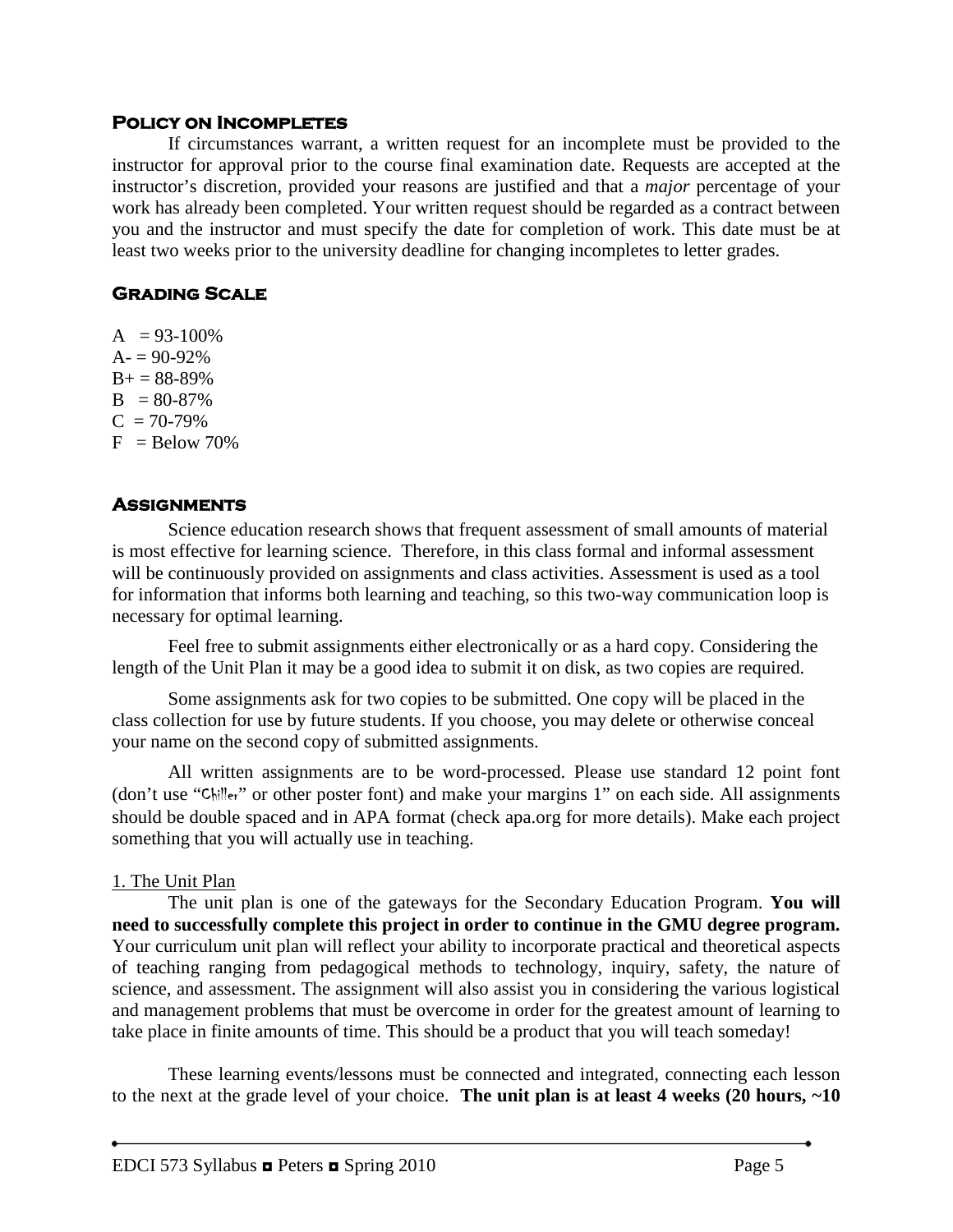**lessons w/ block scheduling).** *You may share ideas, materials, and resources with your classmates, but you must write your own lessons for your unit.* Safety considerations, pedagogical approach, nature of science, soundness of activities, inclusion of technology(ies) and "connectivity" are all important considerations for an excellent Unit Plan. You should have the students engaged in hands-on science at least half of the time. Though you will outline a fourweek unit plan, you will only fully develop two weeks (10 hours) of daily lesson plans with all support materials. You are to find, adapt, and/or create the activities done by the students. Within your unit you will place explicit teaching based on the nature of science to enhance your students' knowledge of science as a way of knowing. Your unit should be developed in sufficient detail (including student and teacher support materials) that you or a substitute teacher could use it to teach from.

A Wiki is set up on the Blackboard site for you to submit lessons as you develop them for feedback. The instructor as well as your fellow students will have access to read and comment on your lessons. Teaching is a collaborative activity and seeing what others are doing to create their lesson plans will spark wonderful ideas, so keep checking the Wiki and provide your classmates feedback.

All unit plans will include:

a. Overview (3-4 pages using the following headings)

Description of Students

In a very brief overview, describe the audience for which the unit is designed.

Theme

This is the topic for the unit.

Unit Question

This is the guiding question that the students will be investigating about the theme/unit.

Daily Questions

Each daily lesson plan will include at least one question for the day. In this section, list out the daily questions in order to show the "connectivity" of the ideas.

Philosophy of Science Teaching

This is a minimum 250-word description of your rationale for planning the subject matter content and teaching strategies for this unit including supporting research and theory learned through this class.

### Nature of Science Prompts

Use this section to describe the connection of the science content to the aspect(s) of the nature of science (from the 7 aspects) you chose for your unit. Include the reasons for your placement of the developmental stages in terms of the learning processes. Also include why you think your chosen content area fits well with those aspects of the nature of science.

Standards of Learning

List the main standards including their codes from the Virginia Standards of Learning documents.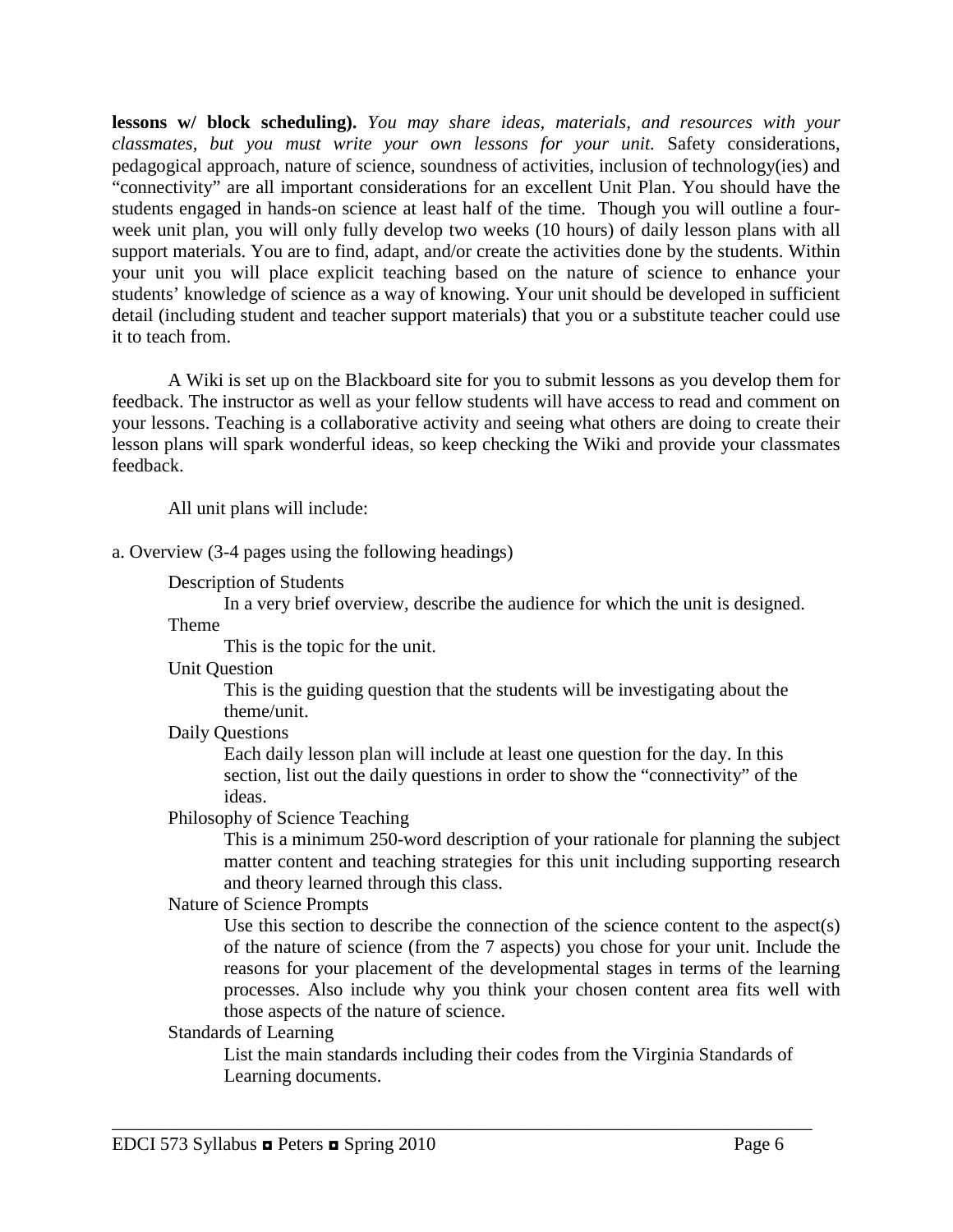National Science Education Standards

List the standards from the National Science Education Standards that this unit addresses. Include the code (i.e. Content Standard B.1) for each standard.

### Assessment Plan Overview

Summarize the multiple forms of assessment that will be embedded in the unit. Describe how the students' learning will be assessed both formally (graded) and informally (not graded). Identify the assessments as diagnostic, formative, or summative.

### Sustainability

Explain the ways in which you can infuse the idea of reducing negative human impact on the environment in your curriculum. Also explain ways you can incorporate practices that conserve resources into your daily teacher routines.

b. Schedule

Include a one-page overview/list showing the science content being studied each day for four weeks. This could be displayed as a calendar from your Annual Planning assignment. Indicate the two weeks (10 hours) of lessons you have fully developed with all support materials.

c. Daily Lesson Plans (1 lesson plan for each day for four weeks - see attached format)

Create a series of lesson plans that will include **daily questions, materials, learning activities including how long each activity will take, and assessment**. The daily question should relate to the unit question, the teaching activities should directly address the daily question, and the assessment should interpret student understanding of the daily question. As part of each lesson plan, **include key discussion questions that you will ask the students while introducing, discussing, or summarizing concepts**.

- d. Support Materials (all materials for two consecutive weeks of the daily lesson plans)
	- For at least two consecutive weeks of the daily lesson plans, you will develop all support materials that the teacher and students will use. For teaching and learning activities **include each sheet of paper distributed to the students to carry out the daily lesson plans - laboratory experiments, activities, worksheets, instructions, assessments, rubrics, etc.** Attach these to the appropriate lesson plan. **Overhead transparencies (paper copy), powerpoint slides (on paper) and other teaching aids** used during the unit should also be included. Select your two weeks in mind to illustrate the following three types of lessons: **introducing new content, hands-on assignments, and assessment of student learning**. Each day describe how the students' learning will be assessed both formally (graded) and/or informally (not graded). The assessment activities and how they will be assessed (i.e. rubrics) will be attached to the daily lesson plans**.**  These activities should focus on the essential science concepts and connections, assess higher order thinking skills, and target different learning styles. Checking for understanding should be included daily. Include diagnostic, formative, and summative assessment. At least one of the days you choose to develop support materials needs to **include major assessment instruments and grading criteria for the unit**. The unit plan template included on this syllabus will help you account for all of the required components.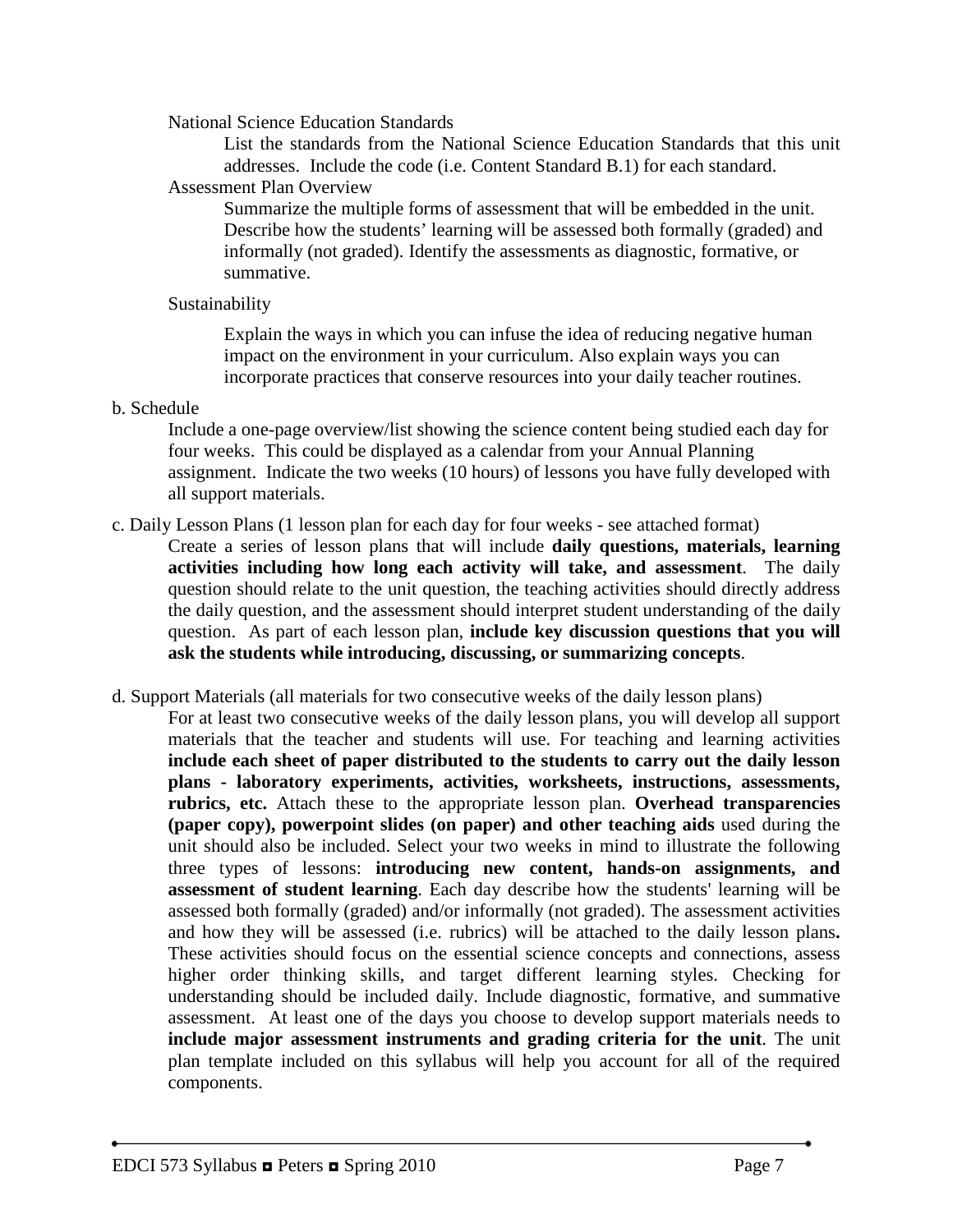The rubric is based upon the requirements of National Council for Accreditation of Teacher Education (NCATE), the National Science Teachers Association (NSTA), and the Interstate New Teacher Assessment and Support Consortium (INTASC). With your completed unit, include a copy of the rubric on which you have scored yourself. **Please turn in two copies of your unit** – one for grading and a second for the class unit plan collection.

#### 2. Micro-teaching

Research shows that the most effective teachers inform their practice by analyzing and reflecting on their teaching. We have the unique opportunity to teach to a special group of high school students in Fairfax County called the "teacher cadets" who are studying principles of teaching at different high schools around Fairfax. You will have the opportunity to teach to them for 30 minutes from your unit lesson plans. They will provide feedback on your teaching skills and knowledge, while we will provide information to them about the process of becoming a teacher. Different high schools will be participating, so we have lots of options in terms of scheduling.

During the first 2 minutes of the lesson you will give an **overview** (orally and visually presented) of your lesson plans including standards and which part you are about to teach. For 25 minutes engage your classmates in **hands-on science** as if they were students at the grade level you teach. For the last 3 minutes, tell the class what **effective science teaching strategies**  (orally and visually presented) you just demonstrated. This lesson will be **videotaped** for you. After you teach the lesson, you will review the videotape, and write a **5 page paper** that **describes** the teaching and learning goals you had for the lesson (about 1 page), **analyze** the lesson in terms of effectiveness (about 3 pages), and **reflect** on improvements needed and successful events in the lesson (about 1 page). We will share highlights of the micro-teaching experiences on the last class.

#### 3. The Planning Project

The **Planning Project** is a three-part project that includes an **annual plan, quarterly projects, and lesson plan for the first day of class**. This project supports the massive planning effort that you have in getting your year started. For a class you are or will be teaching, plot on monthly planning schedules/calendars the science units of study including weekly topics. Then develop integrated quarterly projects that your student will do. Lastly, create a daily lesson plan for the first day of science class that you will teach using the template provided on the syllabus.

The **annual plan** is an outline of your plans for the year. For each science unit of study, indicate the length of time you predict that each unit will take and break that unit/time span into weekly science topics. For example, a five-week unit on the five senses may have as weekly topics - sight, sound, taste, smell, and touch. **The annual plan outlines what you will teach, not how you will teach**. To get started, take monthly planning schedules/calendars and label each month, day, and school holiday. Then, indicate the science units and weekly topics you plan to cover on the monthly schedules. To assist you with this project consult school division, state, and national standards, content text books, and the Virginia Science Standards of Learning Curriculum Framework.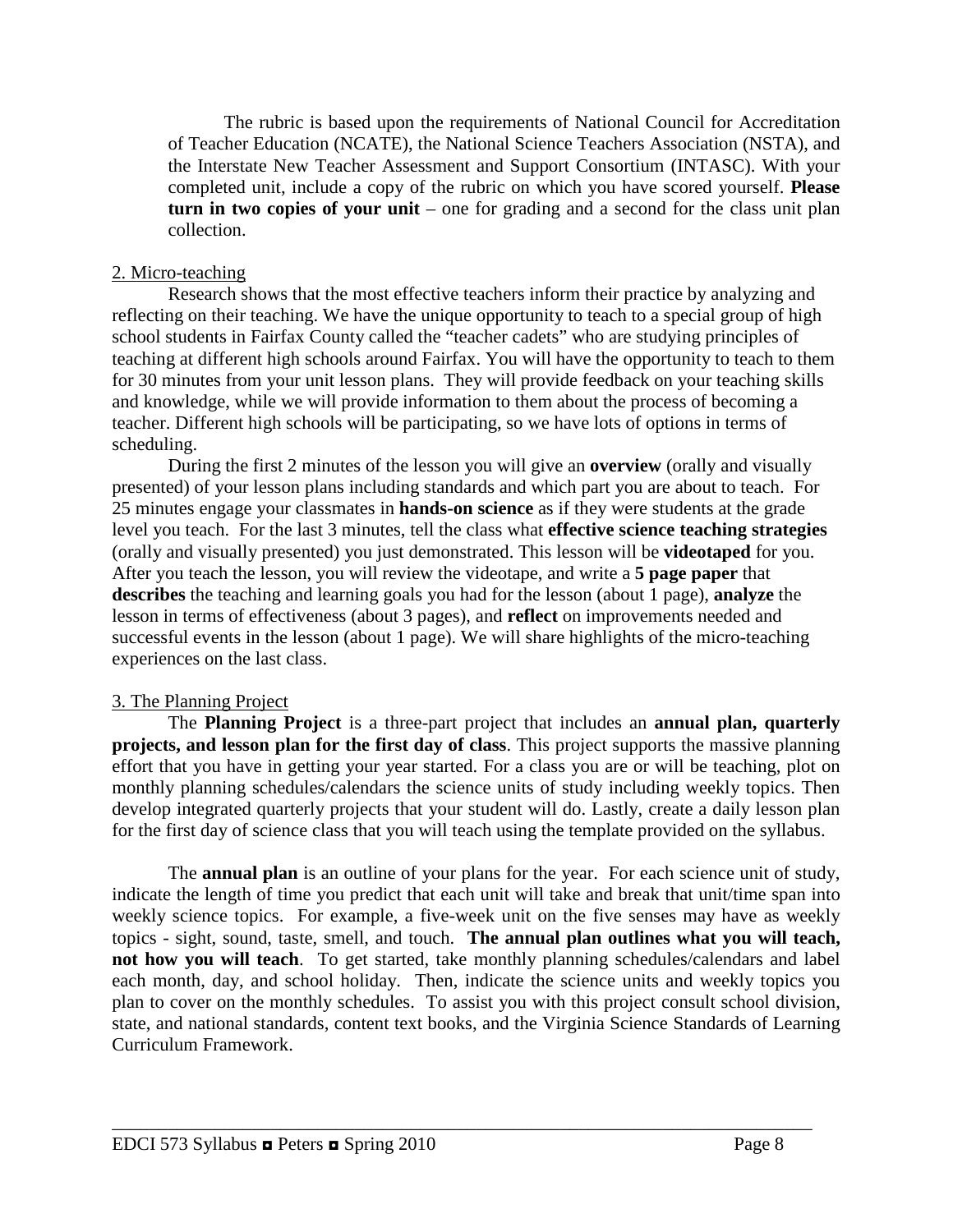For the **four quarterly projects**, you will design a student project for each quarter that provides students with a unifying experience for the quarter. The projects should relate to the topics being studied during each quarter and should include a variety of learning strategies such as individual research papers or group presentations. For the projects, consider including science that is relevant to the social studies theme for the year, science that will enhance learning on a field trip, science fair projects (check out the *Students and Research* book for ideas), science demonstrations, and/or major science events of the year such as an eclipse. One of the topics should incorporate a sustainability project. While choosing topics, think big ideas!

Conclude this project by planning the **first day** of science class for the year using the daily lesson plan template in this syllabus. You have only one chance to make a first impression. Consider from the student's perspective, what impression you will make?

#### 4. Four-part Safety Assignment

A **Safety Plan** is necessary for the health and safety of your students and yourself, as well as, for legal reasons. You will design a science safety plan which will include (1) a list of **safety rules/procedures** that ends with a **safety contract** for the parents and students to sign and date (front and back of one page – ready to distribute to students), (2) analyses of science classroom legal cases (which will be given in class), (3) a safety related assignment that engages students and teaches the importance of safety in the science classroom, and (4) active maintenance of safety equipment in a science classroom (which will be performed in class). Bring **two copies** of the entire assignment and **copies for the class** of the safety related assignment (number 3). I will copy the entire classes' safety assignments so you can use them throughout the year in your own classroom. These lessons make wonderful "emergency lesson plans."

#### 5. Underrepresented Scientist Report

Research shows that students do not have a realistic understanding of the scientific community. The **underrepresented scientist report** is a one-page mini research assignment that addresses this need. Lists of prominent female scientists and minority scientists can be found easily online. You will investigate one scientist, either female or minority, in encyclopedia type resources. For your scientist, create a one-page report that includes a **drawing/picture/chart/diagram** that shows something significant about the scientist and a short descriptive **written summary** about the scientist. This information will be shared in class. Also, be prepared to talk with your classmates about your scientist and what his/her life story shows us about the nature of science.

#### 6. Clinical Interview

You will find an adolescent to interview about a science concept. The purpose of this assignment is for you to gain experience in a one-on-one setting to see how learning occurs. You will be given more detailed instructions in class, but overall the task is to be completed in the following sequence:

1) Identify two concepts from your respective instructional disciplines for which you will write a sequence of evaluative questions.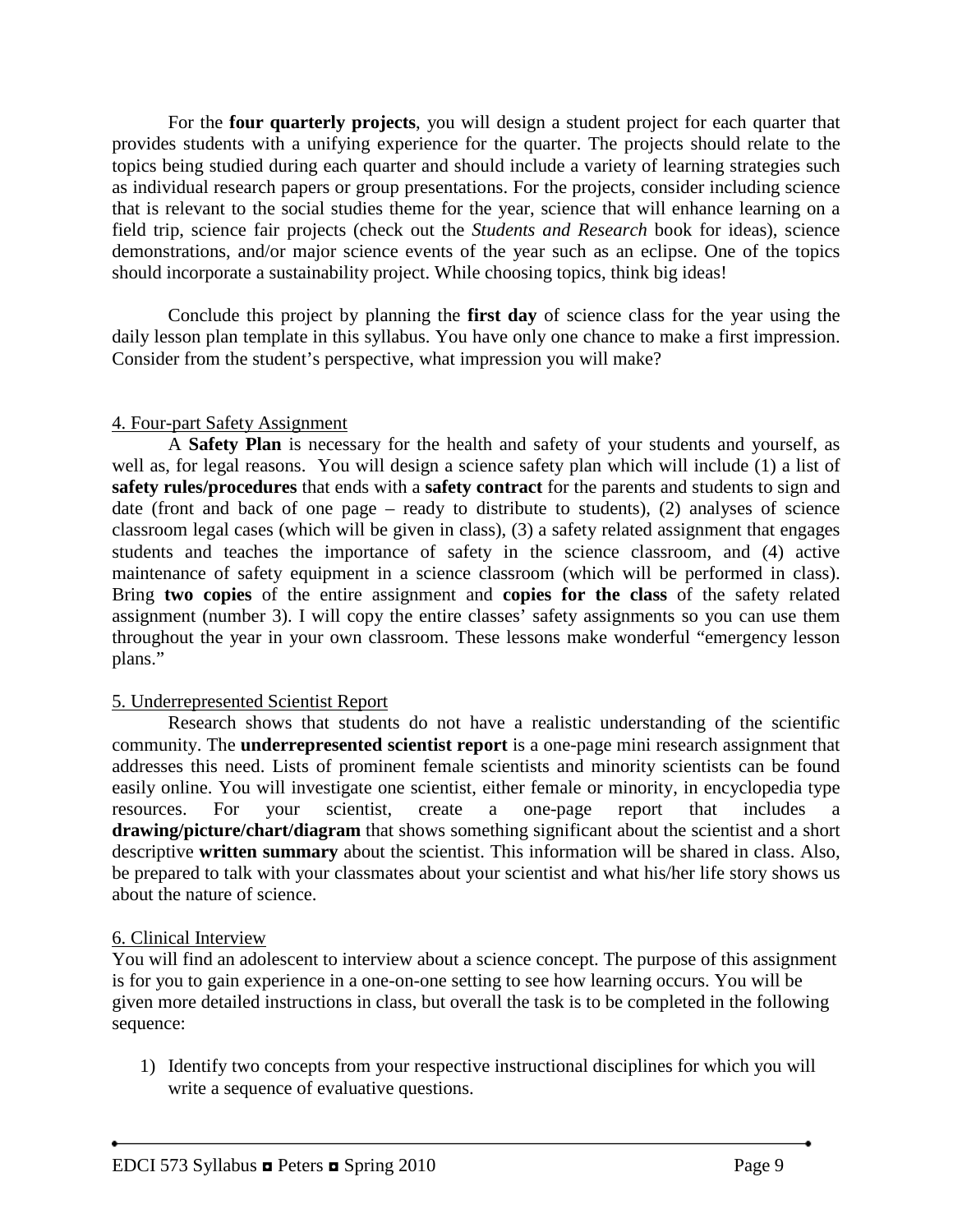- 2) For each concept, write two easy questions, two moderately difficult questions, and two more difficult questions. Consult Bloom's Taxonomy for ideas for different cognitive levels of questions. Note, the easy questions should get at the student's understanding of the concept from past experience that may or may not be the product of schooling.
- 3) Audio tape an adolescent answering the questions and you probing for more understanding of the cognition of the student.
- 4) Writing a 3-4 page paper of the description of what occurred, an analysis of the learning of the student, and a reflection on what you learned

### 7. Field Experience

The purpose of the field experience is to provide you with the opportunity to (1) connect the goals of EDCI 573, science education theories, concepts and research findings to classroom/school practice, (2) to study and practice in a variety of classroom/school communities, and (3) to promote critical, self-reflection about your current and future teaching practice.

Your field experience should focus on two or more of the following:

- 1. the teaching process and teacher practices
- 2. implementing specific lesson plans
- 3. preparing and testing instructional materials with diverse learners
- 4. students' learning styles
- 5. student-student and student-teacher interactions
- 6. planning, implementing, and evaluating specific assessment instruments with diverse learners
- 7. teaching and learning with technology
- 8. students' behavior in a specific teaching/learning context
- 9. specific classroom management strategies
- 10. teacher interaction with students with special needs
- 11. teacher interaction with non-traditional students

You are required to observe and log-in a total of 15 hours, spread over the semester. During your field experience, you are required to keep detailed field notes, a log sheet indicating dates, times, subject area, grade levels, teachers' or principals' signatures and collect any relevant data.

At the end of your field experience, you are required to analyze your field notes as well as any other relevant data you collected and prepare a Field Experience Report. Your Field Experience Report must be between 4-5 pages in length excluding cover page, references and appendices. Your report must describe and discuss:

- your guiding study question,
- background and context of the class,
- procedure/method for how you took notes,
- how you made sense of your notes to find the themes you are writing about,

- summary of findings, and
- implications for your practice.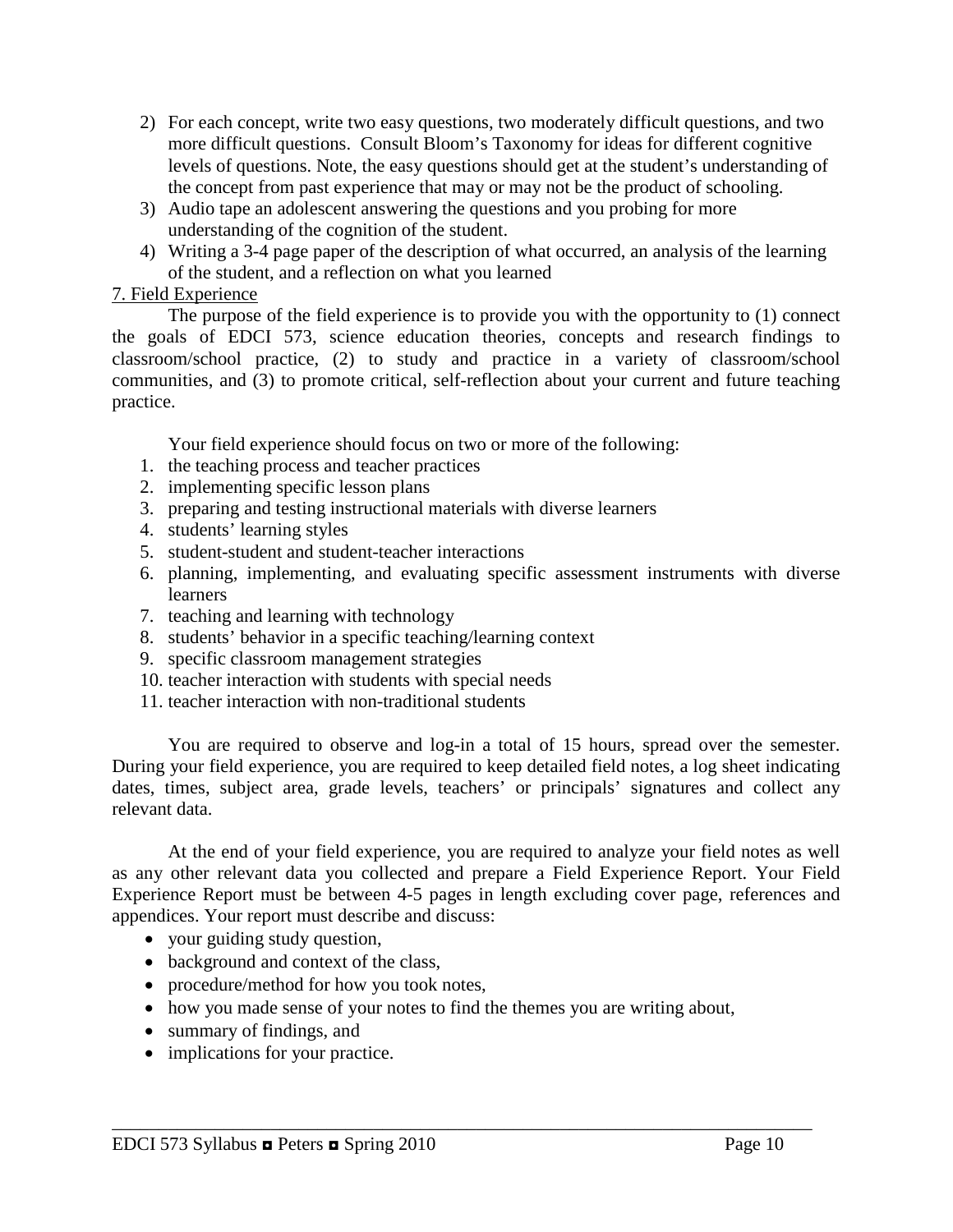When possible you could volunteer as a science fair judge at a local science fair (more relevant in the spring than fall) as part of your 15 hours of field observation (not to exceed 3 hours). Keep your field notes in a file at home, and please be ready to provide them to the instructor if they are requested.

## 8. Class Participation

Learning depends on the active engagement of the participant and frequent checking by the instructor as to the progress of the learner. Smaller assignments will be given as necessary in class in order to inform your learning and my teaching. Your participation in these assignments is essential to valuable class discussions and will help to "chunk" the large assignments into smaller, more attainable learning goal. Your classmates depend on your comments to extend their learning. Attendance for each class is necessary – please contact the professor BEFORE any absence.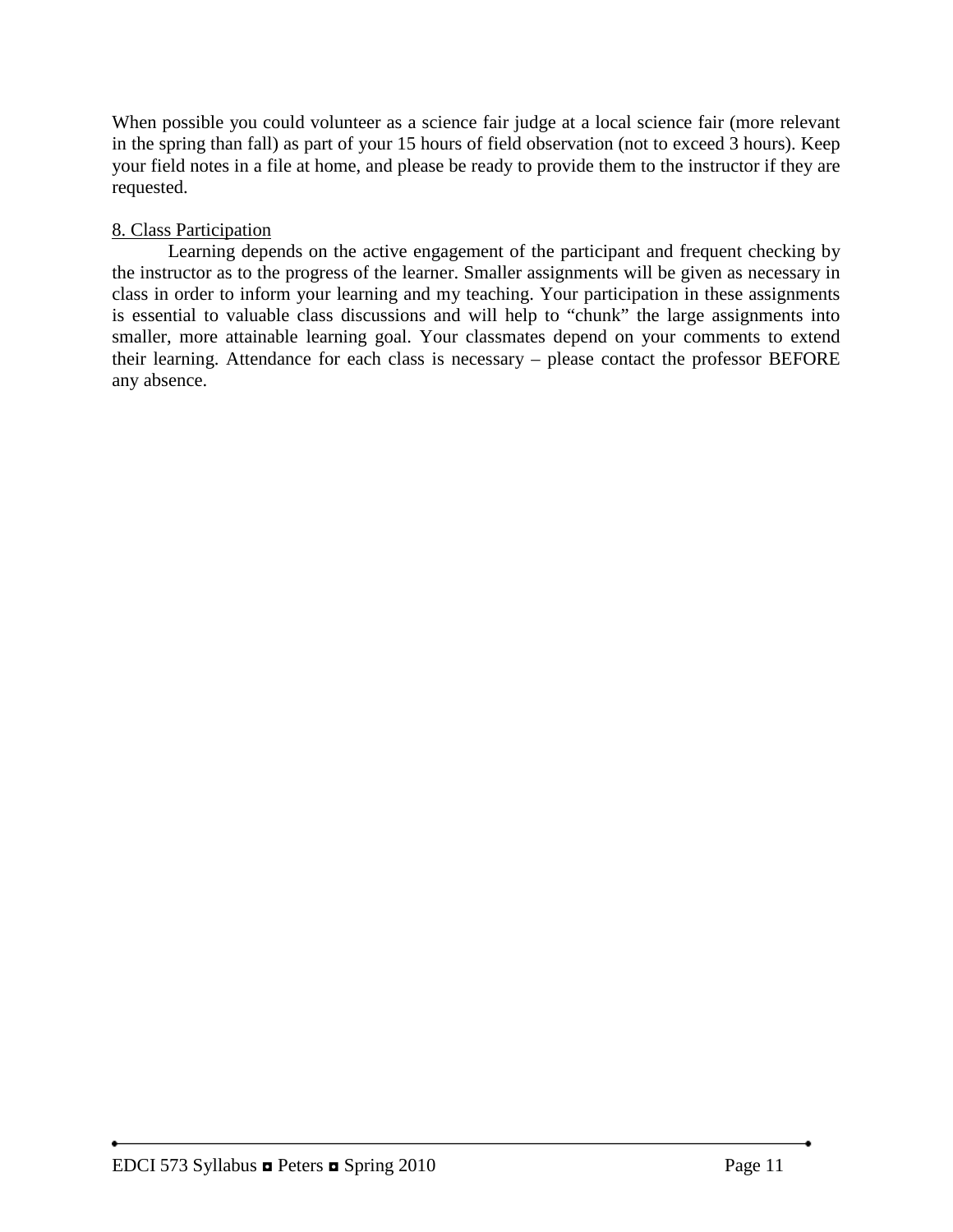#### **DAILY LESSON PLAN**

**Date: Subject:**

**Materials needed:** 

**Room Arrangement:**

**Essential Question** (the big idea that drives the student learning)

**Student Objectives** (By the end of this lesson, my students will be able to...)

**Things to Prepare Before Class**

**Opening Activity / Introduction** (includes students' active participation and links to prior knowledge)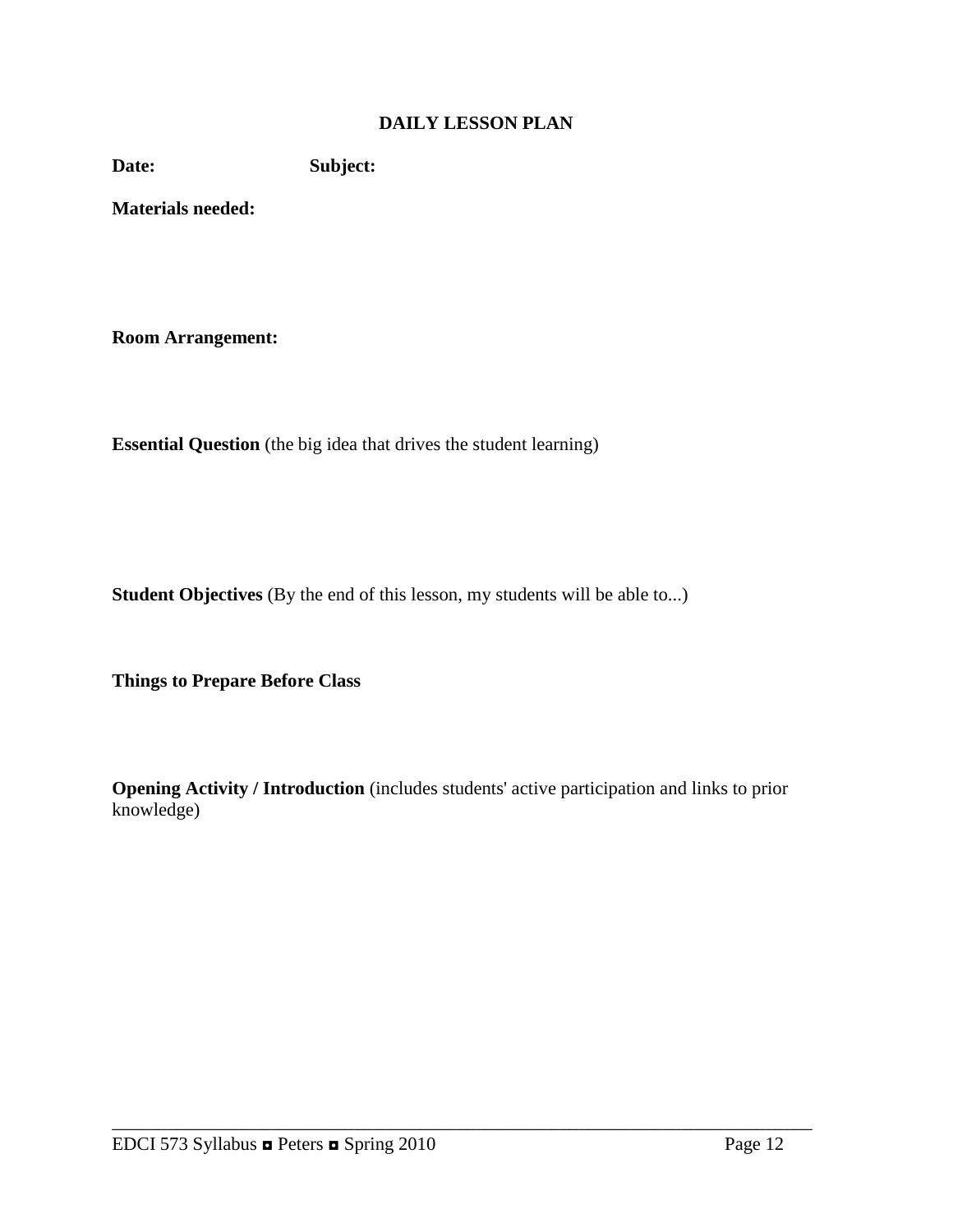Teaching The New Objective (outline of activities, good questions to pose, major points, etc. – INCLUDE APPROXIMATE TIMES FOR ALL ACTIVITIES)

**Closing Activity** (includes students' active participation, reviews lesson, and relates to objective)

**Safety considerations for the teacher:** 

**Safety considerations for the students:**

#### **ASSESSMENT**

1. How will you know your students are learning?

2. **Self-assessment**: How will you measure what went well and what would you change?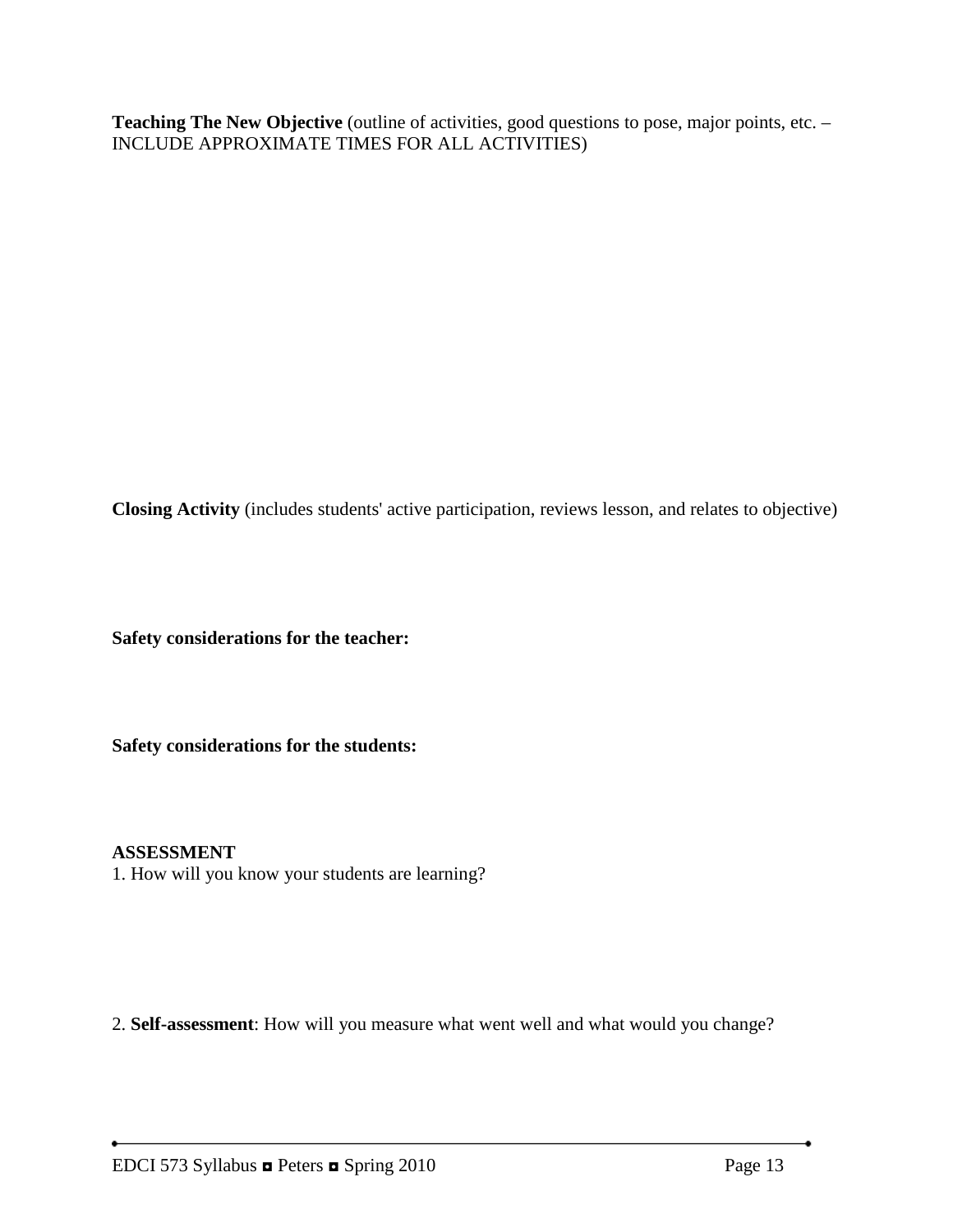### **Schedule (Plans may change according to student needs)**

| <b>Date</b>                                                                                                                                                                      | <b>Class topics</b>                                                                                                                       | Readings (due on the<br>listed week)                                                                                                   | Work Due (due on the<br>listed week)                                                                                                                                                                                                                                   |
|----------------------------------------------------------------------------------------------------------------------------------------------------------------------------------|-------------------------------------------------------------------------------------------------------------------------------------------|----------------------------------------------------------------------------------------------------------------------------------------|------------------------------------------------------------------------------------------------------------------------------------------------------------------------------------------------------------------------------------------------------------------------|
| January 19th<br><i>(instructor)</i><br>will be in<br>Peru<br>conducting<br>$research -$<br><b>ONLINE</b><br>$class - will$<br>not meet<br>face-to face<br>until Feb 2)           | <b>Syllabus</b><br>$\bullet$<br>Classroom<br>$\bullet$<br>Management<br>Getting the<br>$\bullet$<br>most from<br>your field<br>experience |                                                                                                                                        |                                                                                                                                                                                                                                                                        |
| January 26 <sup>th</sup><br><i>(instructor)</i><br>will be in<br>Peru<br>conducting<br>research -<br><b>ONLINE</b><br>$class - will$<br>not meet<br>face-to face<br>until Feb 2) | Professional<br>$\bullet$<br>Organizations<br>in Teaching<br>Clinical<br>$\bullet$<br>Interviews                                          | All documents in<br>$\bullet$<br>Folder $1 -$<br>Classroom<br>Management on<br><b>Blackboard</b> site<br>(Course Content<br>Button)    | 1. Blackboard<br>assignment $#1 - Click$<br><b>Assignments to do all</b><br>pieces of the<br>assignment for<br>January 19-26th<br>Blackboard<br>2.<br>assignment $#2$ - Click<br><b>Discussion Button to</b><br><b>access</b> – What inspires<br>you to teach science? |
| Feb $2^{nd}$                                                                                                                                                                     | The Nature of<br>$\bullet$<br>Science                                                                                                     | Herr pp. 493 – 496<br>$\bullet$<br>All documents in<br>$\bullet$<br>Folder 2- Nature of<br>Science (Course)<br><b>Content Button</b> ) | 1. Be prepared to discuss<br>nature of science and<br>how to implement in<br>the class<br>Blackboard<br>2.<br>$assignment - Click$<br><b>Assignment Button</b><br>and complete<br>assignment for<br>January 26 <sup>th</sup> to Feb<br>$2^{\text{nd}}$                 |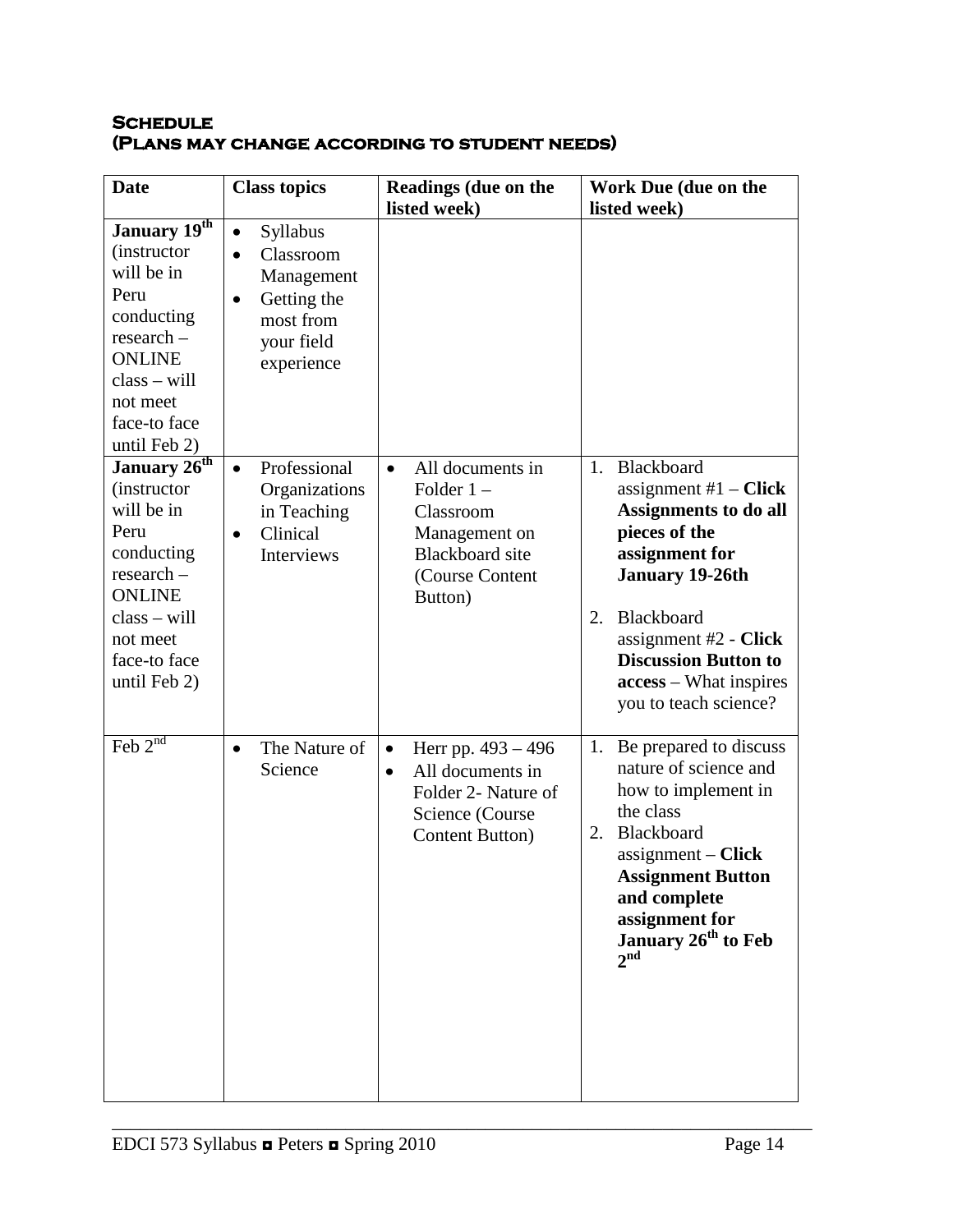| Feb 9th                                                                                                    | <b>How Students</b><br>$\bullet$<br>Learn Science<br>A Private<br>$\bullet$<br>Universe<br><b>AAAS</b> Atlas<br>and<br><b>Benchmarks</b> | 1. Blackboard postings<br>on How Students<br>Learn Science<br>2. Herr pp. 496-498<br>3.<br>Herr pp. 106-142                             | 1. One page seminar<br>follow-up that addresses<br>all of the questions below<br>What should a<br>science teacher<br>know about the<br>nature of science?<br>What should a<br>science student<br>know about the<br>nature of science?<br>In what ways<br>$\bullet$<br>should the nature<br>of science be<br>taught in a<br>secondary<br>classroom? |
|------------------------------------------------------------------------------------------------------------|------------------------------------------------------------------------------------------------------------------------------------------|-----------------------------------------------------------------------------------------------------------------------------------------|----------------------------------------------------------------------------------------------------------------------------------------------------------------------------------------------------------------------------------------------------------------------------------------------------------------------------------------------------|
| Feb $16^{th}$                                                                                              | - Technology<br>- Equity issues<br>- Cooperative<br>Learning                                                                             | 1. Blackboard Postings<br>on Technology,<br>Equity and<br>Cooperative learning<br>2. Herr pp. 243-256                                   | 1. Underrepresented<br>scientist report                                                                                                                                                                                                                                                                                                            |
| Feb $23^{rd}$                                                                                              | Planning lessons                                                                                                                         | <b>Skim National</b><br>1.<br><b>Science Education</b><br>Standards book<br>Bloom's Taxonomy<br>2.<br>handout<br>3.<br>Herr pp. 517-528 | Questions for Clinical<br>1.<br>Interview<br>2. Print Virginia<br><b>Standards of Learning</b><br>Framework from your<br>content area                                                                                                                                                                                                              |
| March $2^{nd}$                                                                                             | Teacher tookit I<br>Inquiry<br>$\bullet$<br>Cookbook<br>labs                                                                             | <b>Blackboard Postings</b><br>1.<br>2.<br>Herr pp 458-470                                                                               | 1. Annual Planning                                                                                                                                                                                                                                                                                                                                 |
|                                                                                                            |                                                                                                                                          | March 9 - No Class - Spring Break                                                                                                       |                                                                                                                                                                                                                                                                                                                                                    |
| March $16th$<br><b>NSTA</b><br>Conference<br>in<br>Philadelphia<br>is March 17 <sup>th</sup><br>$-19^{th}$ | Teacher toolkit II<br><b>Backwards</b><br>$\bullet$<br>design<br>The "E's"<br>$\bullet$                                                  | 1. Blackboard Postings                                                                                                                  | <b>Quarterly Projects</b><br>1.                                                                                                                                                                                                                                                                                                                    |

 $\bullet$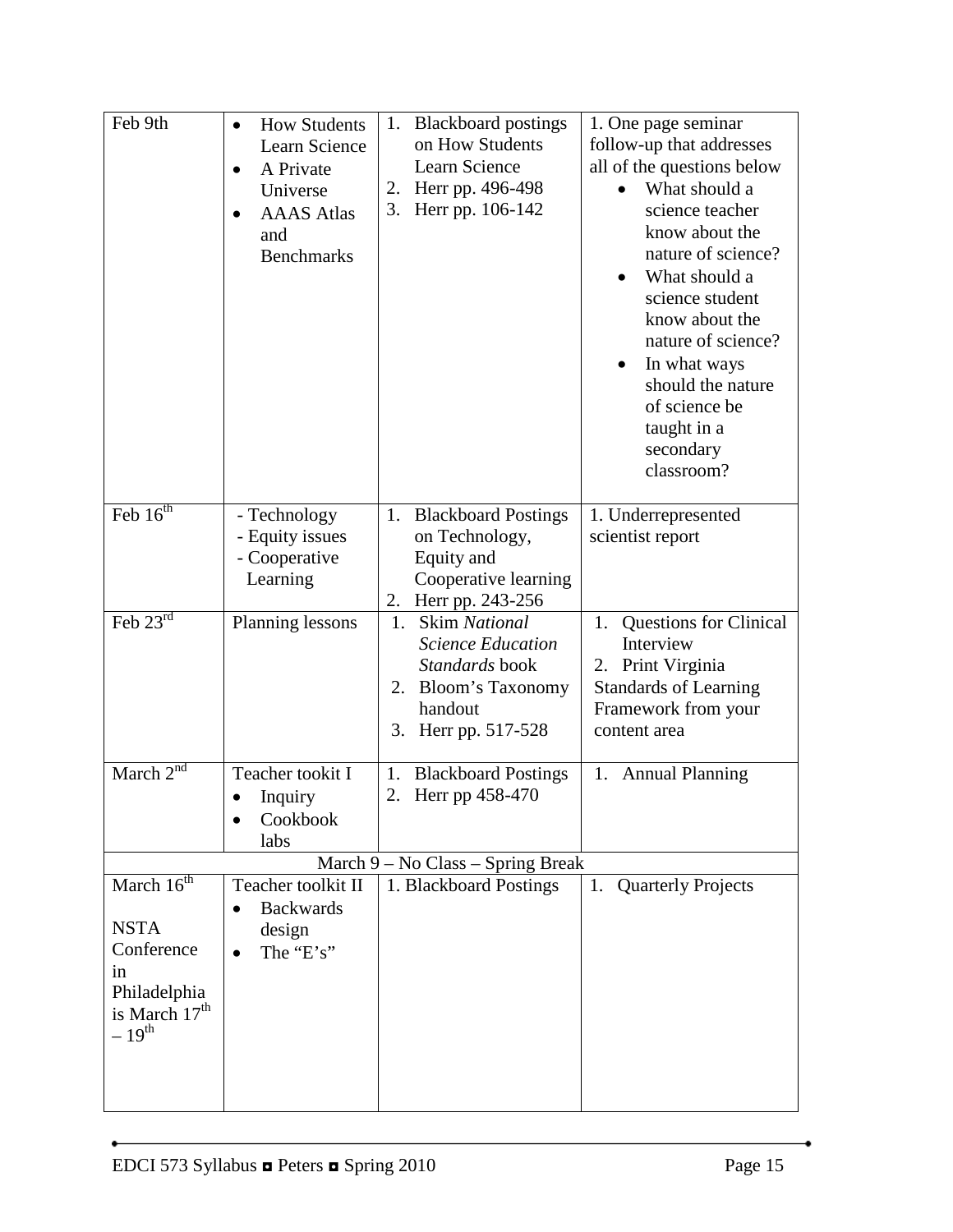| March $23^{\text{rd}}$ | Teacher toolkit III<br>Multiple<br>$\bullet$<br>intelligences<br>Differentiated<br>$\bullet$<br>instruction                                                           | 1. Blackboard Postings                                                                    | 1. Optional - Check on<br>Field Experience Log<br>Optional - draft unit<br>2.<br>plans for feedback                                    |
|------------------------|-----------------------------------------------------------------------------------------------------------------------------------------------------------------------|-------------------------------------------------------------------------------------------|----------------------------------------------------------------------------------------------------------------------------------------|
| March $30th$           | Teacher toolkit<br>IV<br>Independent<br>$\bullet$<br>Research<br>Role playing<br>$\bullet$<br>Discrepant<br>$\bullet$<br>events<br>Graphic<br>$\bullet$<br>organizers | 1. Herr pp. 79-101<br>2. Herr pp. 151 - 154<br>2. Herr pp. 168-178<br>3. Herr pp. 473-488 | 1. Entire Planning Project<br>(Annual Planning,<br>Quarterly Projects, and<br>First Day Lesson Plan)<br>2. Clinical Interview<br>Paper |
| April 6 <sup>th</sup>  | Safety in the<br>Classroom                                                                                                                                            | Herr pp. 529-547                                                                          | <b>Four Pronged Safety</b><br>1.<br>Assignment                                                                                         |
| April $13^{th}$        | Assessment -<br>How do you<br>know students are<br>learning?                                                                                                          | Herr pp. 525-528<br>(again)                                                               |                                                                                                                                        |
| April 20 <sup>th</sup> | Philosophy of<br>teaching<br>Unit lesson<br>presentations                                                                                                             |                                                                                           | 1. Optional – draft unit<br>plans for feedback<br>250-word philosophy<br>2.<br>of teaching for your<br>unit plan                       |
| April 27 <sup>th</sup> | Unit lesson<br>presentations and<br>reflection                                                                                                                        |                                                                                           | $\overline{1}$ . Unit Plans<br>2. Field Experience<br>Report<br>3. Microteaching Paper                                                 |
| May $11^{th}$          | Unit lesson<br>presentations (if<br>needed)                                                                                                                           |                                                                                           |                                                                                                                                        |

"Education is not a preparation for life; education is life itself." - John Dewey